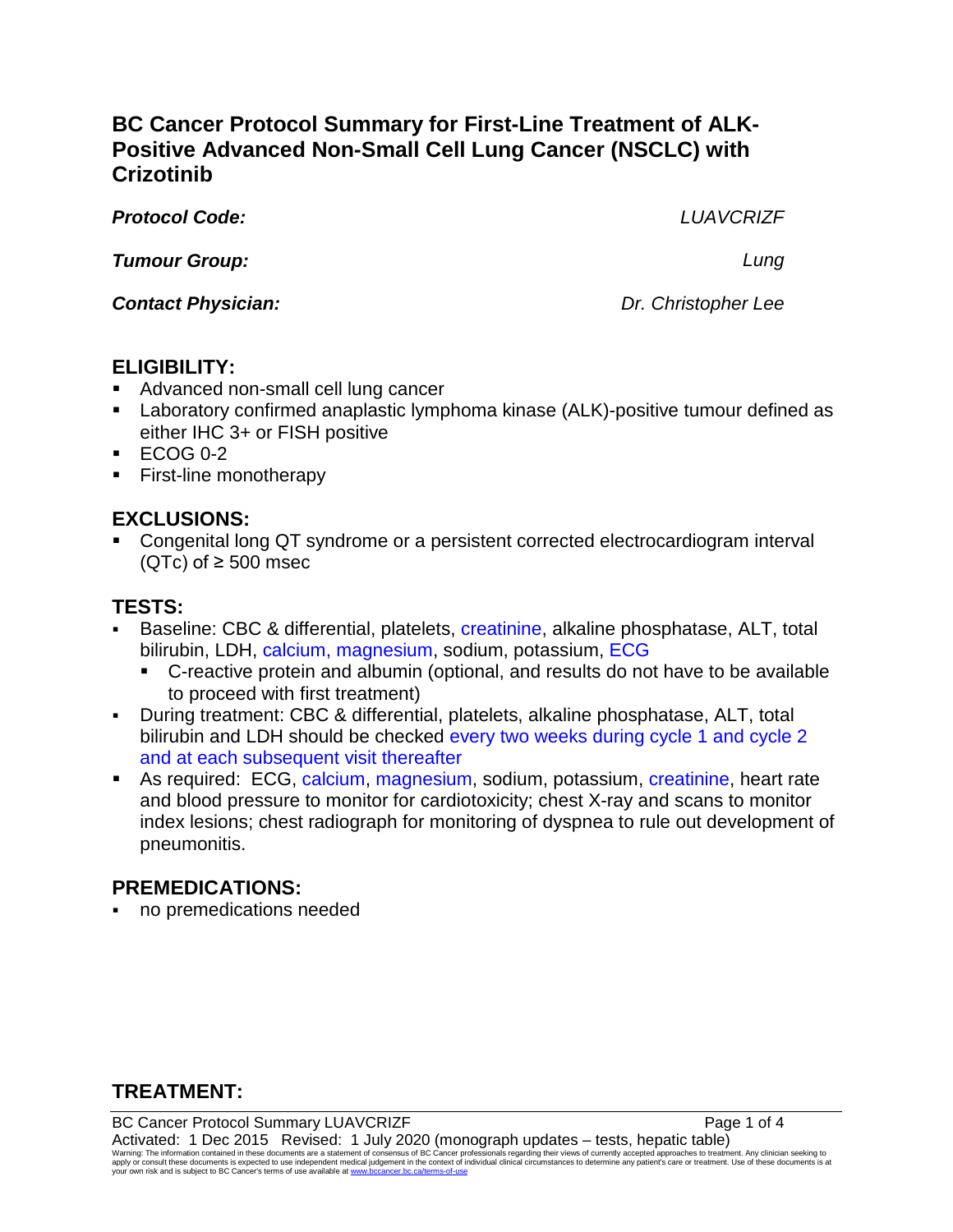| <b>Drug</b> | <b>Dose</b>        | <b>BC Cancer Administration Guideline</b> |
|-------------|--------------------|-------------------------------------------|
| crizotinib  | 250 mg twice daily | PС                                        |

#### **Dose reduction**:

Dose level -1: 200 mg twice daily

Dose level -2: 250 mg once daily

 Careful re-evaluation after initiation of therapy is essential as crizotinib should be continued *only if* tumour regression continues or the disease is stable and cancerrelated symptoms have improved. Continued crizotinib for "psychological" palliation in the face of progressive disease is inappropriate.

### **DOSE MODICATIONS:**

#### **1. Hematological:**

| ANC $(x10^9/L)$                 |     | Platelets $(x10^9/L)$          | <b>Dose</b>                                                                |
|---------------------------------|-----|--------------------------------|----------------------------------------------------------------------------|
| greater than or<br>equal to 1.0 | and | greater than or equal<br>to 50 | 250 mg twice daily                                                         |
| 0.5 to less than 1.0            | or  | 25 to less than 50             | Withhold until recovery, then<br>resume at same dose schedule              |
| less than 0.5                   | or  | less than 25                   | Withhold until recovery, then<br>resume at 200 mg twice daily <sup>a</sup> |

<sup>a</sup> In case of recurrence, withhold until recovery, then resume at 250 mg once daily. Permanently discontinue in case of Grade 4 recurrence (ANC< 0.5 or Platelets <25).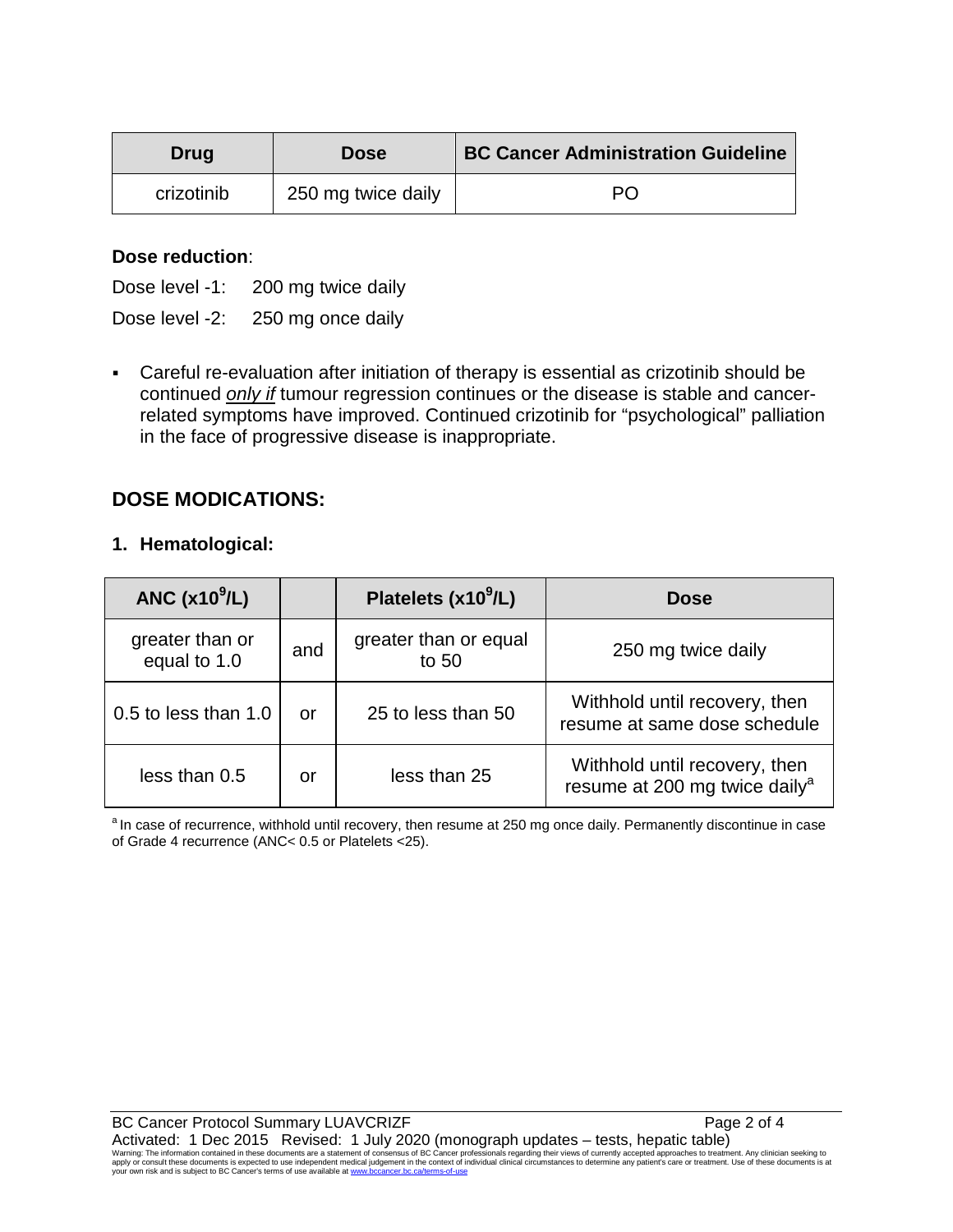### **2. Hepatic Dysfunction:**

| Baseline bilirubin $> 1.5 \times$ ULN and $\leq$ 3                                        | Reduce starting dose to dose level -1                                                                                 |
|-------------------------------------------------------------------------------------------|-----------------------------------------------------------------------------------------------------------------------|
| x ULN (with any ALT or AST)                                                               | (200 mg twice daily)                                                                                                  |
| Baseline bilirubin $>$ 3 x ULN (with any                                                  | Reduce starting dose to dose level -2                                                                                 |
| <b>ALT or AST)</b>                                                                        | (250 mg once daily)                                                                                                   |
| ALT elevation to $> 5.0$ x ULN with<br>bilirubin $\leq 1.5 \times$ ULN                    | Withhold until recovery of ALT to $\leq 3.0$<br>x ULN or baseline, then resume at the<br>next lower dose <sup>a</sup> |
| ALT elevation to $>$ 3.0 x ULN and<br>concurrent bilirubin elevation to $> 1.5$ x<br>UL N | Permanently discontinue                                                                                               |

<sup>a</sup> In case of recurrence, withhold until recovery to Grade <1 or baseline, then resume at 250 mg once daily. Permanently discontinue in case of further Grade 3 or 4 recurrence. For patients treated with 250 mg once daily or whose dose was reduced to 250 mg once daily, discontinue during evaluation.

- **3. Pneumonitis:** permanently discontinue crizotinib for development of any grade of treatment-related pneumonitis
- **4. Renal dysfunction:** for severe impairment (CrCl < 30mL/min), not requiring dialysis, reduce dose to 50% (250mg once daily)
- **5. QTc Prolongation:** treatment interruption and subsequent dose reduction is required for QTc ≥ 500 msec. Refer to the BC Cancer Drug Manual.
- **6. Bradycardia:** for symptomatic, non-life threatening bradycardia, withhold treatment until asymptomatic or heart rate increases to > 60 bpm. Consider dose reduction when treatment resumes. Refer to the BC Cancer Drug Manual.
- **7. Severe visual loss:** discontinue crizotinib for new onset of severe visual loss.

## **PRECAUTIONS:**

1. **Cardiotoxicity**: QT interval prolongation and symptomatic bradycardia have been observed in patients treated with crizotinib. Crizotinib should be administered with caution in patients with pre-existing or those predisposed to QTc prolongation, or those who are taking medications that are known to prolong the QT interval. Caution should be exercised in patients with a low heart rate at baseline (<60 beats per minute), a history of syncope or arrhythmia, sick sinus syndrome, sinoatrial block, atrioventricular block, ischemic heart disease, or congestive heart failure. Concomitant medications that result in a decrease in heart rate should be avoided if possible during treatment with crizotinib. Heart rate and blood pressure should be monitored regularly.